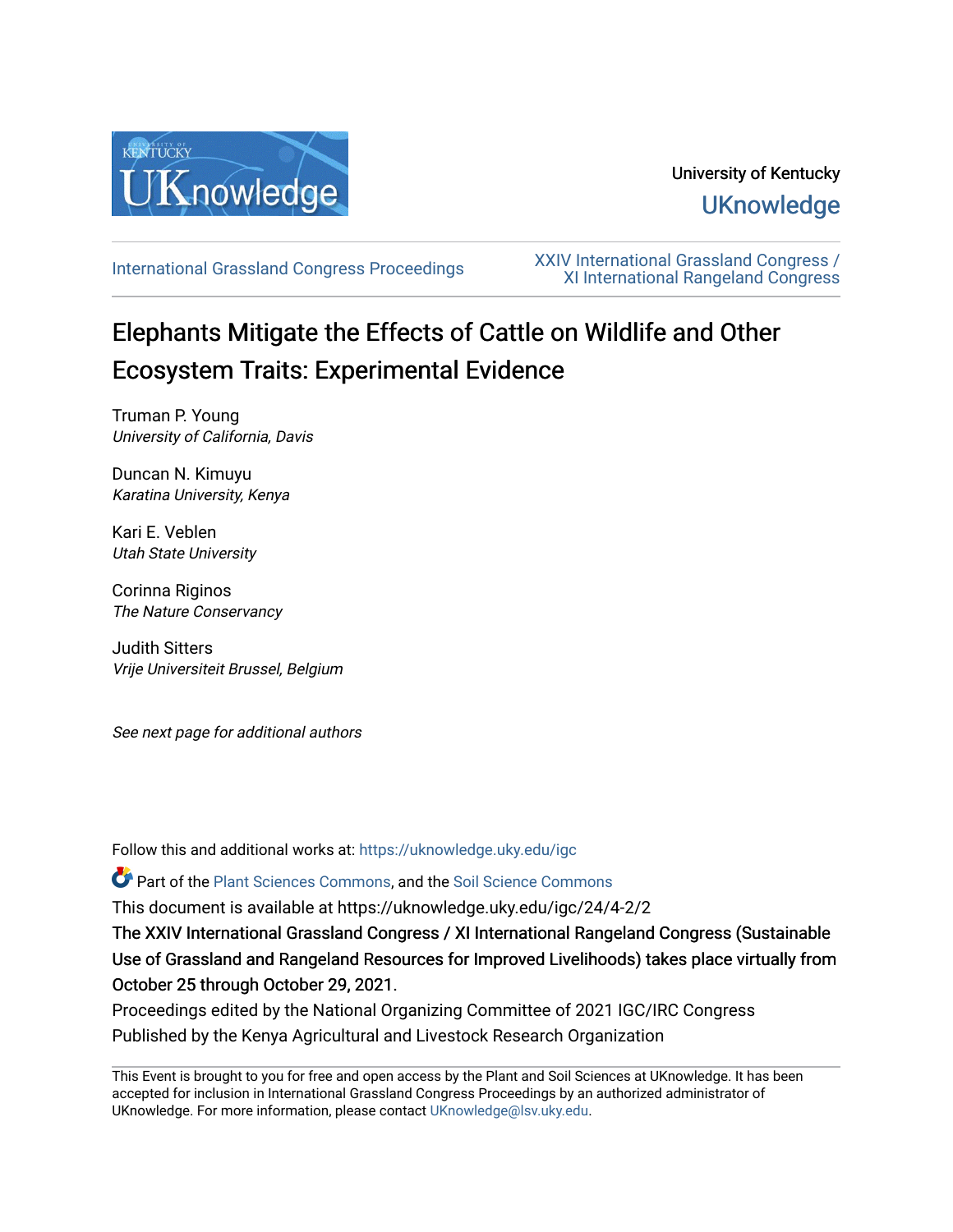#### Presenter Information

Truman P. Young, Duncan N. Kimuyu, Kari E. Veblen, Corinna Riginos, Judith Sitters, Lauren Porensky, and Wilfred O. Odadi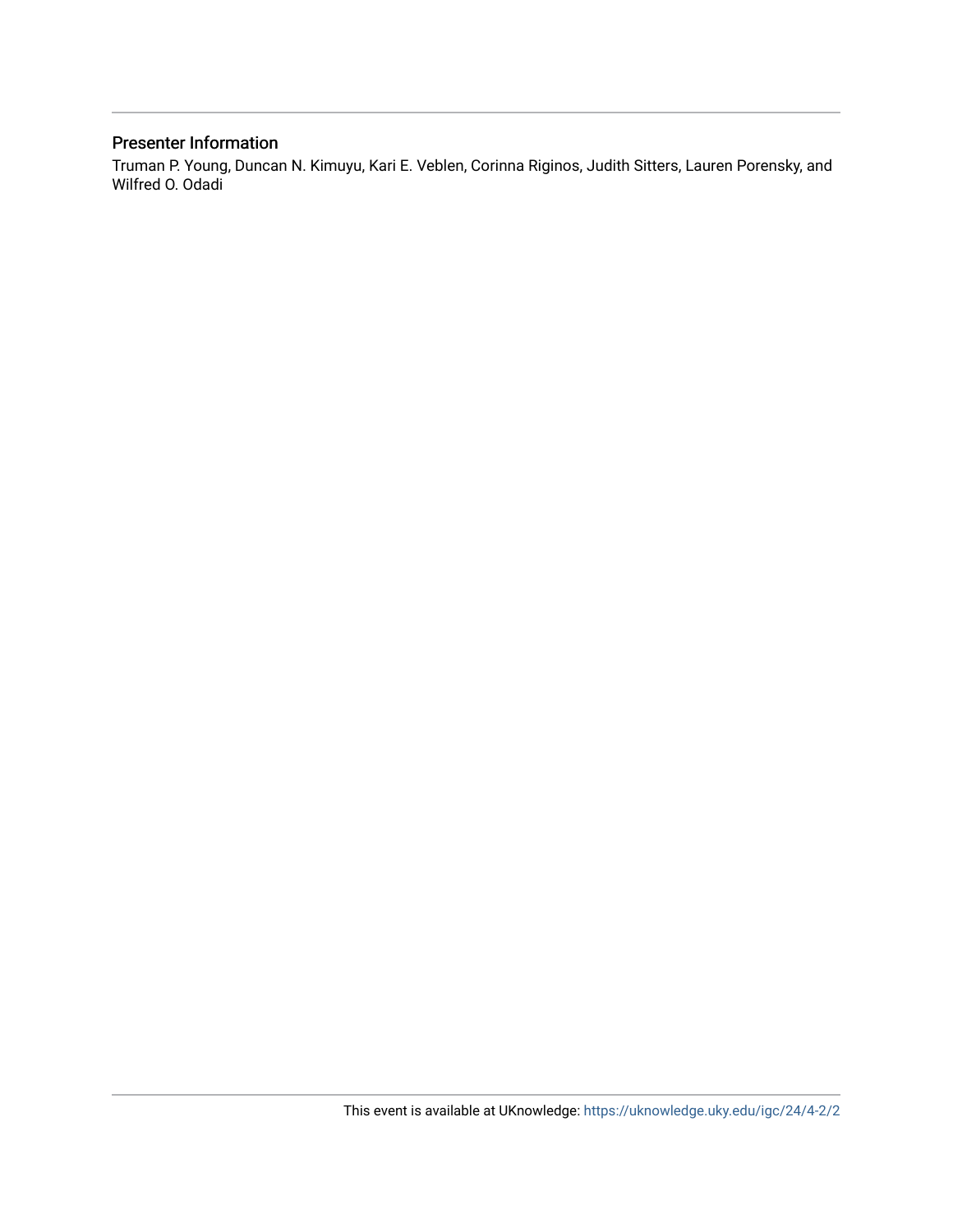#### **Elephants mitigate the effects of cattle on wildlife and other ecosystem traits: experimental evidence**

Truman P. Young<sup>1,2</sup>, Duncan N. Kimuyu<sup>3,2</sup>, Kari E. Veblen<sup>4</sup>, Corinna Riginos<sup>5</sup>, Judith Sitters<sup>6</sup>, Lauren Porensky<sup>7</sup>, Wilfred O. Odadi<sup>8,2</sup>

<sup>1</sup>Department of Plant Sciences, University of California, Davis, CA, USA Mpala Research Centre, P.O. Box 555, Nanyuki, Kenya <sup>3</sup>Department of Natural Resource Management, Karatina University, Karatina, Kenya <sup>4</sup>Department of Wildland Resources and Ecology, Utah State University, Logan, UT The Nature Conservancy, Lander, Wyoming, USA Ecology and Biodiversity, Department of Biology, Vrije Universiteit Brussel, Belgium USDA-ARS Rangeland Resources Research Unit, Fort Collins, CO 80526, USA Department of Natural Resource Management, Egerton University, Egerton, Kenya

**Key words:** competition; co-existence; livestock

#### **Abstract**

On rangelands worldwide, cattle interact with many ecosystem components, most obviously with soils, plants, and other large herbivores. Since 1995, we have been manipulating the presence of cattle, mesoherbivores, and megaherbivores (elephants and giraffes) in a series of eighteen 4-ha (10-acre) plots at the Kenya Long-term Exclosure Experiment. We have demonstrated a wide array of cattle effects on this savanna rangeland, including their reduction of grass cover, wildlife use, and soil nitrogen and phosphorus pools, but their increase of primary productivity and termite abundance. Strikingly, we demonstrate that the presence of mega-herbivores (elephants, mainly) reduces the sizes of these cattle. We provide further experimental evidence that this may be because the elephants are reducing the most desirable (N-rich) forage, causing cattle to slow their extraction of (low-N) grasses, while simultaneously reducing tree cover.

#### **Introduction**

There have been many studies of wildlife ecology in Africa's arid-and semi-arid lands, and considerable experimental research of the effects of cattle on savanna ecosystems, However, most of this research has occurred in protected wildlife areas or livestock research stations, respectively. Although wildlife and livestock share much of their grassland ecosystems, there have been virtually no experimental studies of livestock and wildlife in the vast rangelands that they share.

One the one hand, there is considerable evidence that livestock production has long been compatible with the maintenance of considerable biodiversity (Reid 2012), and sometimes continues to be (Ranglack and du Toit 2016, Kiffner et al. 2020, Tyrell et al. 2020). However, this does not mean that the relationship between livestock and biodiversity is without conflict (Reid 2012). At the very least, resources consumed by livestock and not available to wildlife (Young et al. 2018). Teasing apart these complex relationships ideally involves controlled replicated manipulations of both livestock and wildlife. The Laikipia ecosystem in Kenya is an ideal site for such research, encompassing a full range of land-use properties, with differing levels of livestock and wildlife presence.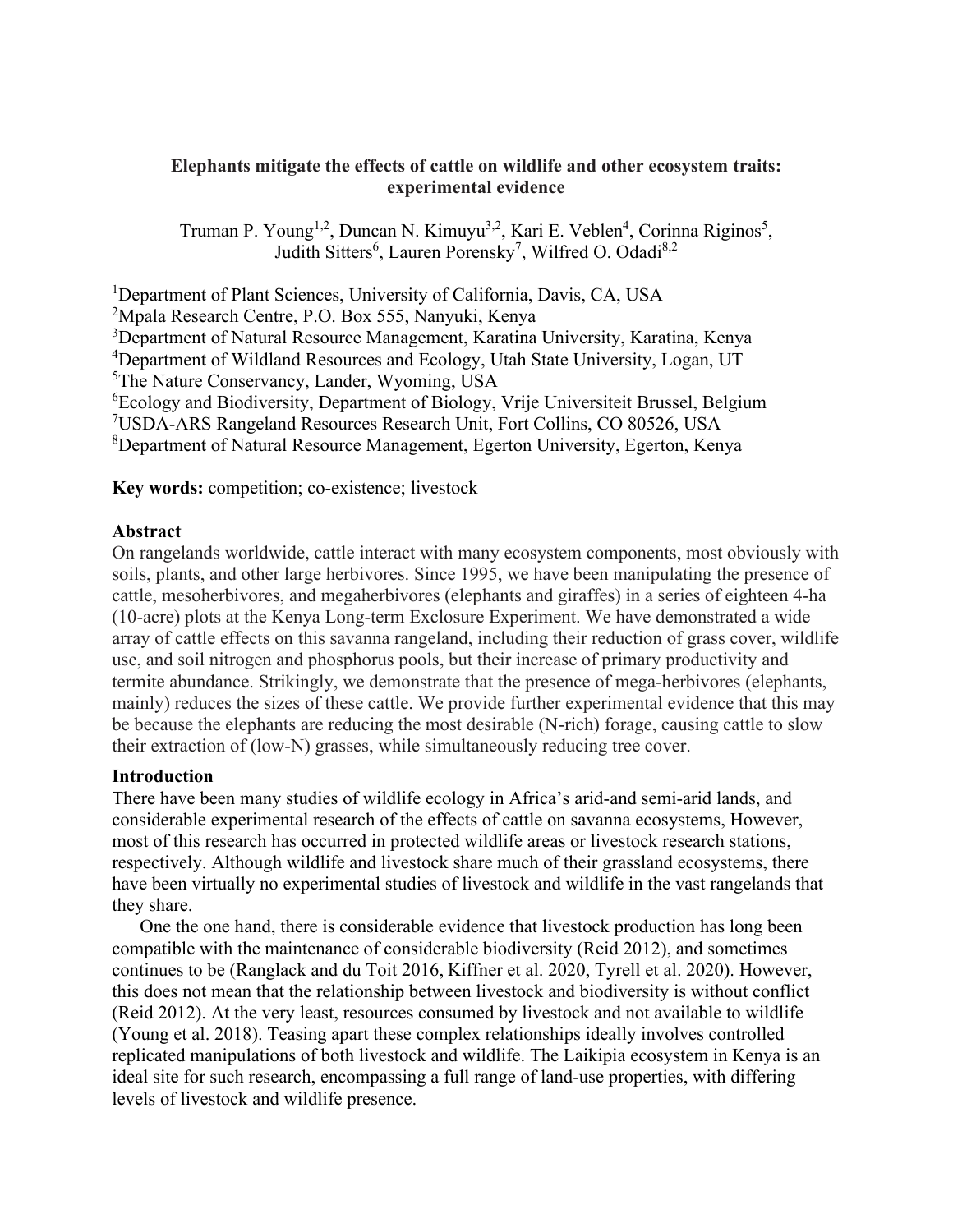#### **Study Site and Methods**

It was to fill these gaps in our understanding of the ecological relationships between livestock and biodiversity that we established the Kenya Long-term Exclosure Experiment (KLEE). The study site is a wooded savanna rangeland on black cotton soils located at 1800mm asl (0º 17' N, 36º 52' E) on Mpala Research Centre in Laikipia, Kenya (Young et al. 1997). Mpala Ranch and Conservancy maintain moderate levels of livestock production as well as a nearly full complement of native wildlife (less black rhinos). Since 1995, we have been excluding from 4 ha plots six different combinations of a) livestock (cattle: C), b) meso-wildlife (W), and c) megaherbivores (elephants and giraffes: M). The six treatments (O, C, W, WC, MW, MWC) were in arranged in three replicate blocks.

In each of the 18 experimental plots, we regularly carry out a) semi-annual estimates of herbaceous vegetation cover by species using pin frames, b) semi-annual dung counts of all larger mammal species, c) occasional counts of all trees >1m tall, and d) occasional assessments of soil nutrients and net primary productivity (NPP). For detail methods, see (Young et al. 1997, Young et al. 2018, Kimuyu at al. 2017, Charles et al. 2017, Sitters et al. 2020)

#### **Results and Discussion**

This experiment has yielded many fascinating patterns concerning the relationship between livestock and wildlife. The overall tenor of these studies is that cattle have pervasive ecosystem impacts, but that the presence of mega-herbivores (elephant, mainly) mitigate many of these effects. We present here a summary of this research, carried out by KLEE researchers.

#### **1. Elephants reduce cattle foraging efficiency**

It appears that cattle reduce their foraging efficiency in plots to which elephants have access. In these plots, cattle take more steps per minute, and fewer bites per minute, in plots from which megaherbivores have been excluded (Odadi et al. 2009). We suggest that this is because elephants are eating key forb species needed by cattle, but not eaten by zebras (Odadi et al. 2013). Giraffes, the other megaherbivore excluded in these plots, do not feed on the herbaceous layer below 0.5m (Young and Isbell 1991), therefore these megaherbivore effects are presumably due entirely to elephants. The reduction in cattle use in plots accessible to elephants appears to have many cascading effects, demonstrated experimentally in KLEE.

#### **2. Elephants mitigate the competition between cattle and zebras.**

#### *2a. Elephants mitigate reduction of grass (plant) biomass by cattle*

In the absence of elephants, cattle reduced grass cover by 24-26%. Surprisingly however, in the plots to which elephants also have access, cattle reduced grass cover by only 14% (Young et al. 2005, Veblen et al. 2017). This is likely due to the reduction in cattle foraging with the presence of elephants (see above).

#### *2b. Elephants mitigate reduction in zebra habitat use by cattle*

In the absence of elephants, cattle reduce plot use by zebras by 72%, consistent with their large dietary overlap and their reduction in grass cover (see above). Again however, in the plots to which elephants also have access, cattle reduced the presence of zebras by only 28% (Young et al. 2005). This is partly because elephant themselves compete with zebras (for grass), but also because elephants forage in a way that reduces cattle foraging (Odadi et al. 2009), leaving more behind for the zebras (see above).

#### *2c. Elephants mitigate reduction in other wildlife habitat use by cattle*

This mitigation is part of a broader pattern in which cattle reductions in habitat use by wildlife (50% reductions) are less in the presence of elephants. Surprisingly, cattle reduced habitat use by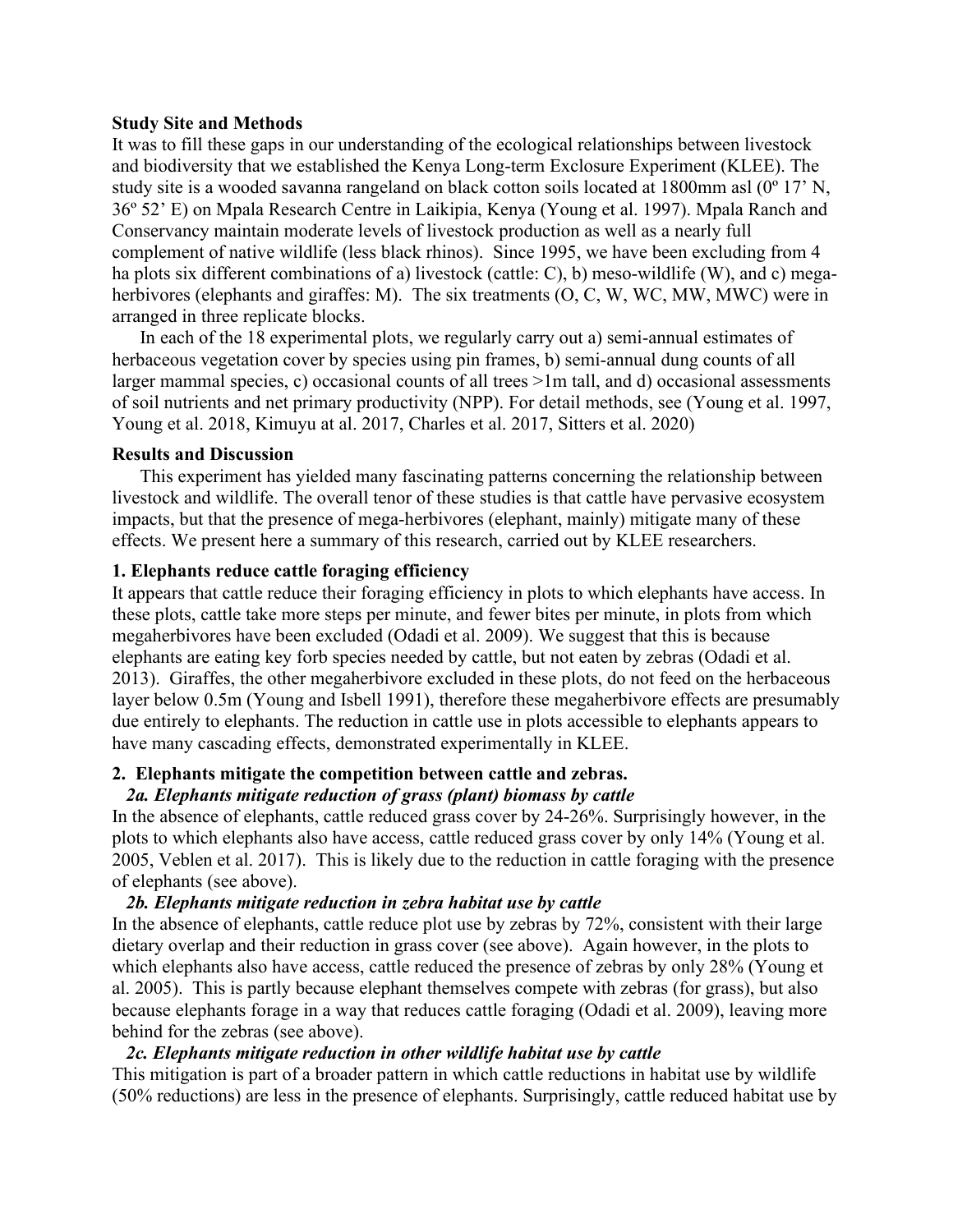browsers at least as much as by grazers (Kimuyu et al. 2017), and this suppression is also reduced by the presence of elephants

## **3. Elephants mitigate the soil nutrient depletion by cattle**

Cattle also reduce soil N and P, likely through daily export to overnight bomas. But once again, the presence of elephant reverses this effect of cattle (Sitters et al. 2020). Here, the cause again may be suppression of cattle foraging, but may also include input of woody litter from elephants feeding on *Acacia* trees (see also Landman et al 2019).

## **4. Elephants mitigate the stimulation of primary productivity by cattle**

In grasslands, an absence of herbivores can result in self-shading among grasses, leading to "rank" vegetation that has reduced productivity (NPP). It has been suggested in several African ecosystems that moderate herbivory actually increases rangeland productivity by removing these dead shading leaves, even if sufficiently high grazing levels can reduce NPP. Data from KLEE confirm greater NPP in plots with cattle at moderate densities, measured independently with both moveable cages and satellite NDVI (Charles et al. 2017). However, this increase is reduced in the presence of megaherbivores (Charles et al. 2017). While this could be due to the suppression of cattle foraging by elephants mentioned above, it may also be a result to the reductions in NPP that occur at sufficiently high grazing intensity.

## **5. Elephants mitigate the bush encroachment (and termite abundance) caused by cattle**

When cattle grazing is intense, it can be associated with increases in woody cover in semi-arid Africa ("bush encroachment"), perhaps because of reduction in the abundance of competing grasses (refs). In KLEE, we have some evidence of greater woody cover in plots with cattle even at moderate densities (Wilkerson et al. 2013), and in heavy grazing subplots (T. Young, unpublished data). Conversely, there is considerable evidence that elephants can reduce woody cover, and convert woodlands to grasslands (Guldemond and Aarde 2008). Similarly, the KLEE plots to which elephants have had access for the past 25 years have 18% fewer trees than plots from which they had been excluded (Charles et al. 2021). We have separately demonstrated with both natural variation and experimental tree thinning that there are complex implications for vegetation and other wildlife of reductions in tree density (Riginos and Grace 2008, Riginos 2015). This includes the pattern that greater densities of termite mounds were associated with cattle presence and greater tree density. Again, these appear to be reversed by megaherbivores (Charles et al. 2021).

## **Conclusions**

It is encouraging that megaherbivores (mainly elephants, here) reduce the mainly negative effects of cattle in this savanna rangeland. However, it appears that a prime reason that this mitigation occurs is that elephants reduce the foraging of cattle, effectively reducing their ecosystem impacts, but also presumably reducing their own productivity, at a potential cost to livestock operators.

## **Acknowledgements**

This research was carried out under Government of Kenya research clearance permit No. NCST/RCD/12B/012/42. We would like to thank Frederick Erii, John Lochikuya, Mathew Namoni, Jackson Ekadeli, and Stephen Ekale for their invaluable assistance in the field. We also thank the Mpala Research Centre and its staff for their logistical support. The KLEE exclosure plots were built and maintained by grants from the James Smithson Fund of the Smithsonian Institution (to A.P. Smith), The National Geographic Society (Grants 4691-91, 9106-12, and